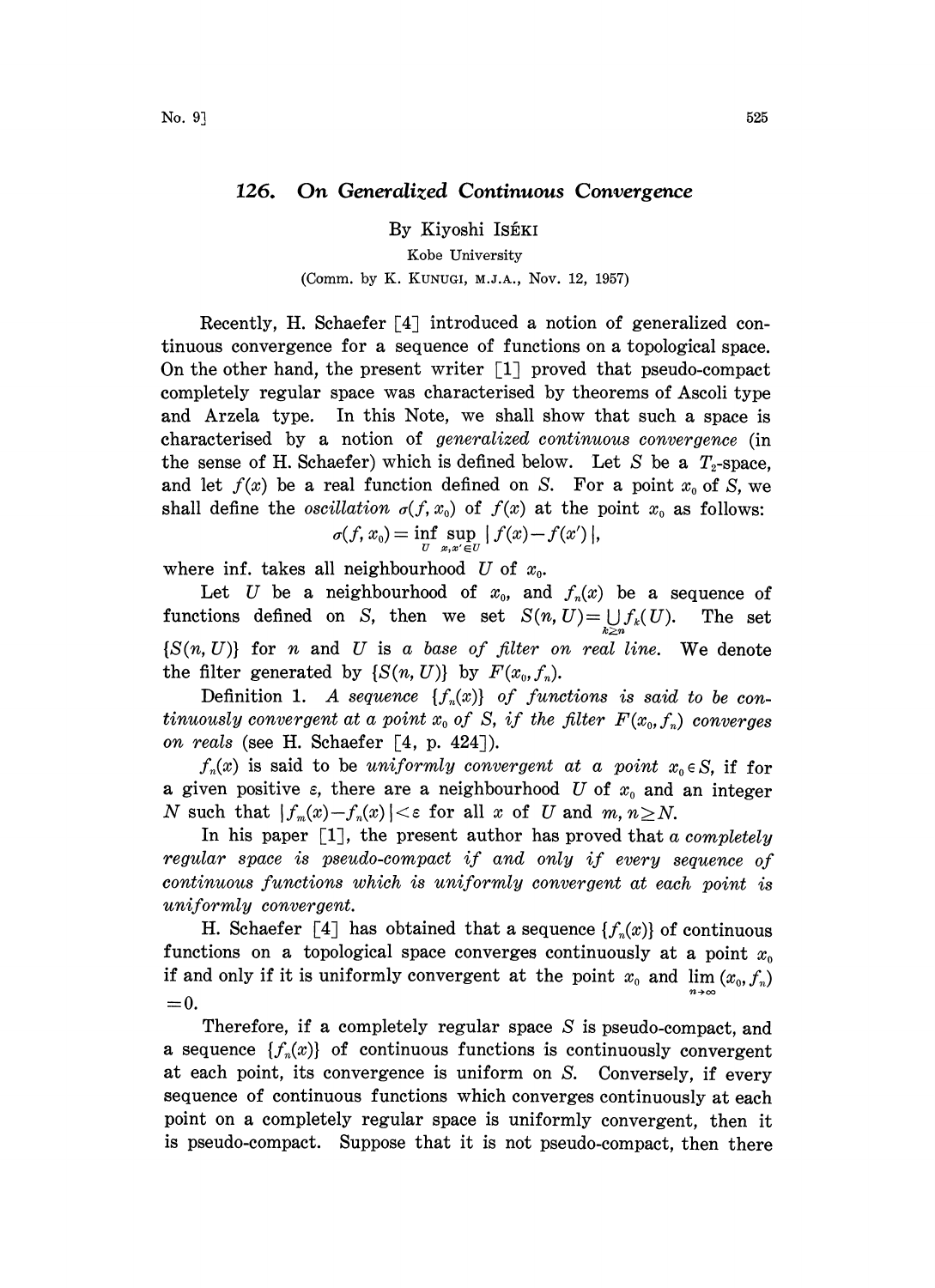are pairwise disjoint countable non-void open sets  $\{O_n\}$  having no cluster point. For every *n* and a fixed point  $a$  of  $O_n$ , we shall take a continuous function  $f_n(x)$  such that  $0 \le f_n(x) \le 1$  at every point,  $f_n(a_n)=1$ and  $f_n(x)=0$  for x of the complement of  $O_n$ . For any point  $x_0$ , and a neighbourhood U of  $x_0$ , since  $S(n, U) = \bigcup_{k>n} f_k(U)$ , the filter  $F(x_0, f_n)$ converges to 0. Therefore  $f_n$  is continuously convergent in the sense of H. Schaefer, but,  $f_n(x)$  is not uniformly convergent, which is a contradiction. Therefore we have the following

Theorem 1. A completely regular space is pseudo-compact, if and only if every sequence of continuous functions which is continuously convergent in the sense of H. Schaefer at each point is uniformly convergent.

In general a continuously convergent sequence in the ordinary sense<sup>1)</sup> does not imply the case of H. Schaefer sense. It is sufficient to consider that a compact space constructed by the product of uncountable infinitely many compact spaces and  $f_n(x)=n$  on it.

Following C. Kuratowski, we shall define *strictly continuous convergence* as follows. A sequence  $\{f_n(x)\}\$  of functions on a topological space is said to be *strictly continuous convergent to*  $f(x)$ , if the convergence of  $\{f(x_n)\}\$ implies the convergence of  $\{f_n(x_n)\}\$  and  $\lim f_n(x_n)$  $=$ lim  $f(x_n)$ .

In my Note  $\lceil 3 \rceil$ , we proved that any weakly separable completely regular space is countably compact, if and only if every sequence of continuous functions which converges continuously to a continuous function is strictly continuous convergent to it. In order to prove a correspondence theorem, we shall use the notion of continuous convergence in the sense of H. Schaefer.

Theorem 2. A completely regular topological space is countably compact, if and only if every sequence of continuous functions which is continuous convergent in the sense of H. Schaefer to a continuous function is strictly continuous convergent to the function.

Proof. Let  $f_n(x)$ ,  $f(x)$  be continuous functions on a completely regular space S, and  $f_n(x)$  is continuously convergent in the sense of H. Schaefer to  $f(x)$ . Suppose that  $f_n(x)$  is not strictly continuous convergent to  $f(x)$ . Then there is a sequence  $\{x_n\}$  of points of S such that  $\{f(x_n)\}\$ is convergent to  $\alpha$  and  $\{f_n(x_n)\}\$ is not convergent to  $\alpha$ . Therefore we can find a subsequence  $\{f_{n}(x_{n})\}$  such that every subsequence of it does not converge to  $\alpha$ . Since S is countably compact,  ${x_{n_i}}$  has at least one cluster point  $x_0$ . On the other hand, by hypothesis,  $\mathfrak{F}(x_0, f_{n_i})$  is convergent to  $f(x_0)$ . This shows that there is a

<sup>1)</sup> On the ordinary continuous convergence and its related properties, see K. Iséki E2, 3].